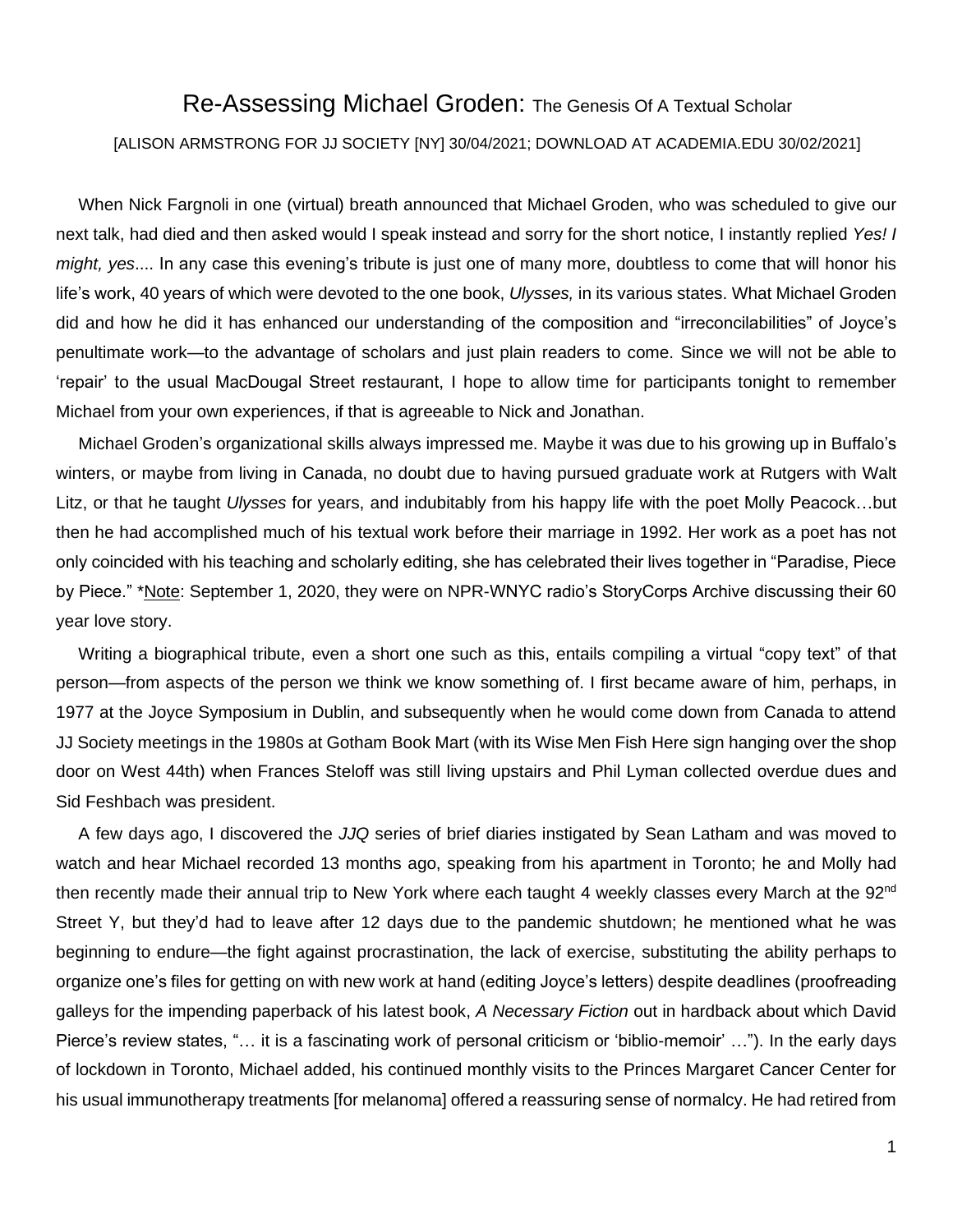teaching 7 years prior but engaged in teaching adults whenever the opportunity arose. He mastered Zoom quickly in order to complete the remaining 3 weeks of classes for the  $92<sup>nd</sup>$  St. Y remotely.

I am *not* going to discuss Groden's many accomplishments: We learn about his scholarly life from a digital publication: *Biography, Michael L. Groden (1947-…,)* a 736-word article from *Contemporary Authors Online*, available from Amazon. And from the observations of fellow scholars:

Fritz Senn, in *Inductive Scrutinies: Focus on Joyce* (Edited by Christine O'Neill, 1995)) recalls: "In his study of the genesis of *Ulysses*, Groden distinguishes three stages: the third one a turning point for the whole book, was the ebullient 'Circe', whose continual excrescences affected the rest of the novel, [including the already written]. Revising 'Circe', Joyce …. changed gear, and decisively so.…. Groden reports that [the messianic scene] results from Bloom's tendency to correct other people and to lecture to them'." (p. 47)

Much of Groden's published work has become collectible, out of reach financially, or nearly so.

For example, those of you who still have a complete run of *James Joyce Quarterly,* or at least have retained *JJQ* Vol. 28, No. 1 (Fall 1990) may be interested to learn that it is now as scarce as hens' teeth; Amazon lists two copies available, used, at \$549.99 each, OR two new, at \$768.57 apiece.

And then there is the hardback, (published by the James Joyce Archive, April 1, 1978) of *Ulysses*: *Eumaeus, Ithaca, Penelope: A facsimile of Page Proofs for Episodes 16-18*) that is Out of Print**.**

Also, many of you may own *Ulysses in Progress* (Princeton Legacy Library) 676 pages (based on his Ph.D. dissertation), the paperback listed from \$35 to \$36.07, the hardback at \$109.09.

And more recently, *The Necessary Fiction: Life with James Joyce's* "*Ulysses"* (Nov. 30, 2019) used copies from \$68.88, in new hardback \$68.95. Go figure. Groden died before completely editing the galley proofs, so the paperback is now announced, *pas encore,* for August 2021.

He was co-editor of the *Johns Hopkins Guide to Literary Theory and Criticism,* (2nd edition, 2004) in hardback, new and used \$61.70 - \$85.00; used for \$57.70.

And there is *Contemporary and Cultural Theory: The Johns Hopkins Guide*, by Michael Groden. (….)

Nor am I going to mention Bernie Benstock's review of the 3-volume *Synoptic and Critical* edition in *Irish Literary Supplement* (Spring 1985), nor that Michael, along with Fritz Senn, were each awarded honorary D. Litt. Degrees from UCD in 2004.

Nor the acceptance speech Michael gave in 2011 when awarded the Helmut prize for Research from Western Ontario, nor the Guggenheim (1979-80)….

In addition to recognizing Michael Groden's accomplishments—the 63-volume JJ *Archive* (in photo-facsimile), the Hypermedia digital *Ulysses*, and his advising with a Yes the NLI to acquire 25 hitherto unknown items of MSS material for Eight (8) Million Euros--is to inevitably bring up the Kidd/Gabler "scandals" that began rumblings in the 1970s and erupted into the 1980s and 90s…with high points in 1980, 1984, 1986, 1988, 1990.

Michael's mentor was an academic whom we, of a certain generation, all knew. A. Walton Litz. During the 1979 Symposium in Zurich, I visited my friends who'd pinned up the poster listing the speakers. After a long perusal, I was asked, "Just what *is* a Walton Litz?" At Rutgers, a math student, Michael Groden, revealed to too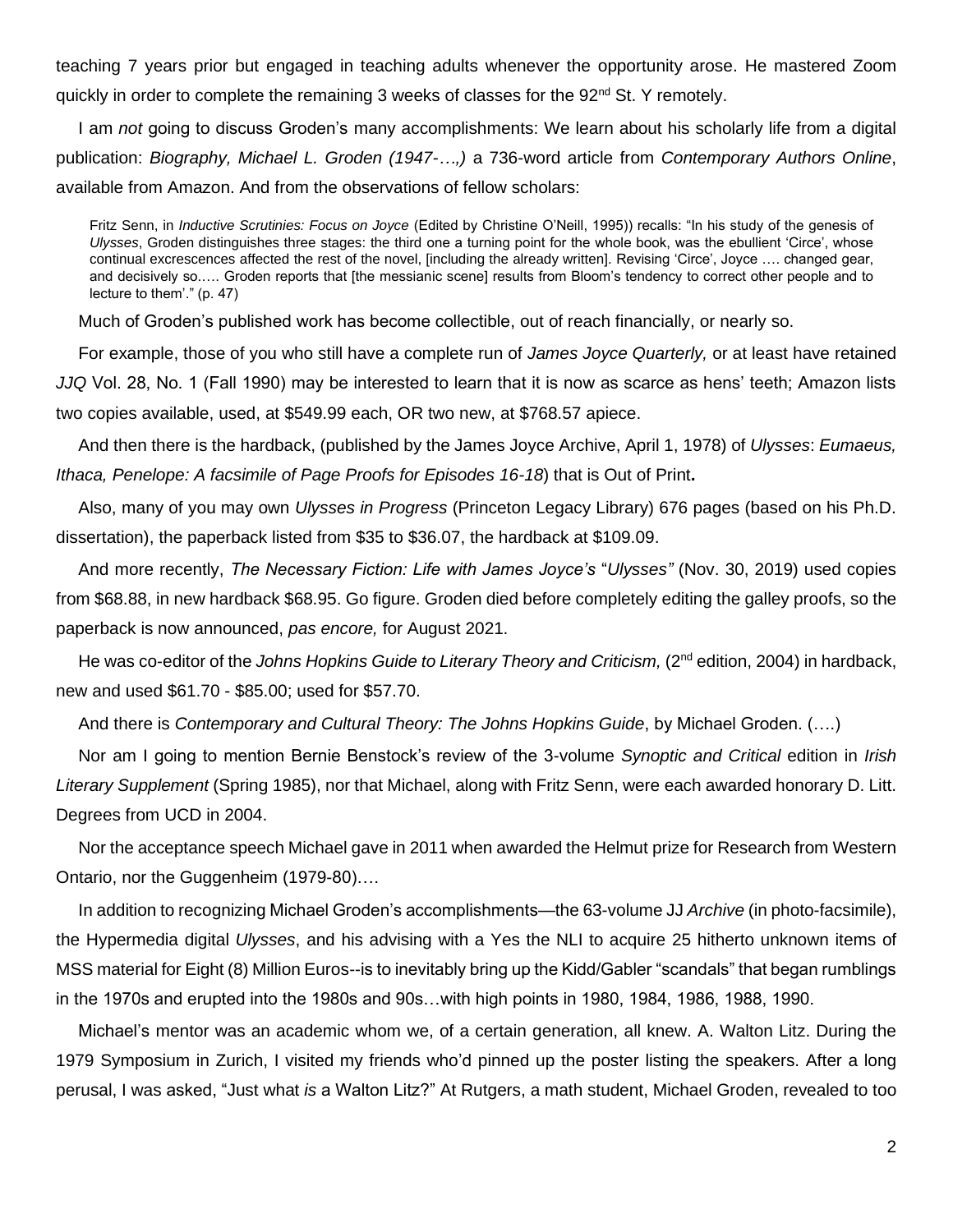professor Litz an interest in *U* and was soon inducted into Joycean projects. In 1972 he had first looked seriously at *Ulysses,* according to Michael's own reminiscences in *Ulysses in Focus*.\* By 1977, Groden was presenting his work at the Dublin symposium, having initiated the Garland edition.

Groden's Princeton Ph.D. dissertation was exclusively on Joyce and became his first book, '*Ulysses' in Progress*. His editorship of the 63-volume *James Joyce Archive* followed … and, as he has written, "its most direct and visible scholarly offspring was Gabler's 1984 "corrected" edition of *Ulysses*. In one sense, the *Archive* led directly to that edition, in that the existence of the photo-reproductions encouraged Gabler to think that the once seemingly impossible task of editing *Ulysses* was now feasible." (*U in Focus*., p. 90).

Later (by the 1990 Monaco event), of course, Gabler and his assumptions about the perfected "corrected" 1984 U, even more so than for the earlier 3-volume "definitive" U, would be criticized (politely, tentatively) on particular points by a number of his esteemed contemporaries, as well as by young John Kidd's shocking sweeping offensive composed of numerous details. Kidd attacked Gabler not only for his ineptness in Irish-English and for historical inaccuracies, but also for basing his research on the facsimiles, for not working from original materials [widely scattered, thus not a feasible undertaking, I should add].

The issue of what is a "critical edition" was unresolved. Kidd's definition, from his 1989 booklet *An Inquiry into Ulysses: The Corrected Text,* pp. 413ff, begins with detailed references to earlier textual work by Jack Dalton (1966-67), by Wm. York Tindall (1954), by Chester Anderson (1964), Robert Scholes' critical procedures in Studies in Bibliography vols. 15-17, and John MacNicholas' *Exiles: A Textual Companion* (Garland, 1979) whose scholarship, Kidd claims, is more complete and lucid than that of Gabler and particularly thoughtful in discussing WW Greg's rationale of copytext and the editorial principles advanced by Fredson Bowers. Kidd then continues by citing Bowers' range of valid meanings for 'critical edition in *Essays* (1975). … To get to a more precise definition, the idea of recovering *the author's intentions* 'more faithfully than any preserved transmitted document'—by emending one of those preserved forms—the resulting text is 'critical'…all the editors of Joyce set this as their goal. ... [Thomas] Tanselle [of the Society of textual Scholars] and Bowers have made clear that an exhaustive edition is only a subclass of 'critical edition'. IF for the sake of argument we suppose that a critical edition must include 'all necessary information about the text and the circumstances of its composition and transmission', *Ulysses: A Critical and Synoptic Edition* is decidedly not a critical edition... no one is holding Gabler to the private definition by which he would judge Tindall, Scholes, McNicholas, Anderson, and Dalton. …Tanselle and Bowers point out whether the judgement is good or bad, the apparatus as ample (or concise) as some might wish, a published work arrived at by textually informed judgement is a 'critical edition'. (*An Inquiry*, p. 415). He continues from p. 417 with sections on "The Rationale of Copytext," p. 419 "An Imaginary Continuous MS Text" …and so on. This gives a taste of Kidd's detail-laden foundations for his diatribes, however informative.

Groden meantime is cited by Gillespie, in "Why Does One Re-Read Ulysses," (p. 53), a chapter of the 1985 collection of essays, *Assessing the 1984 U*: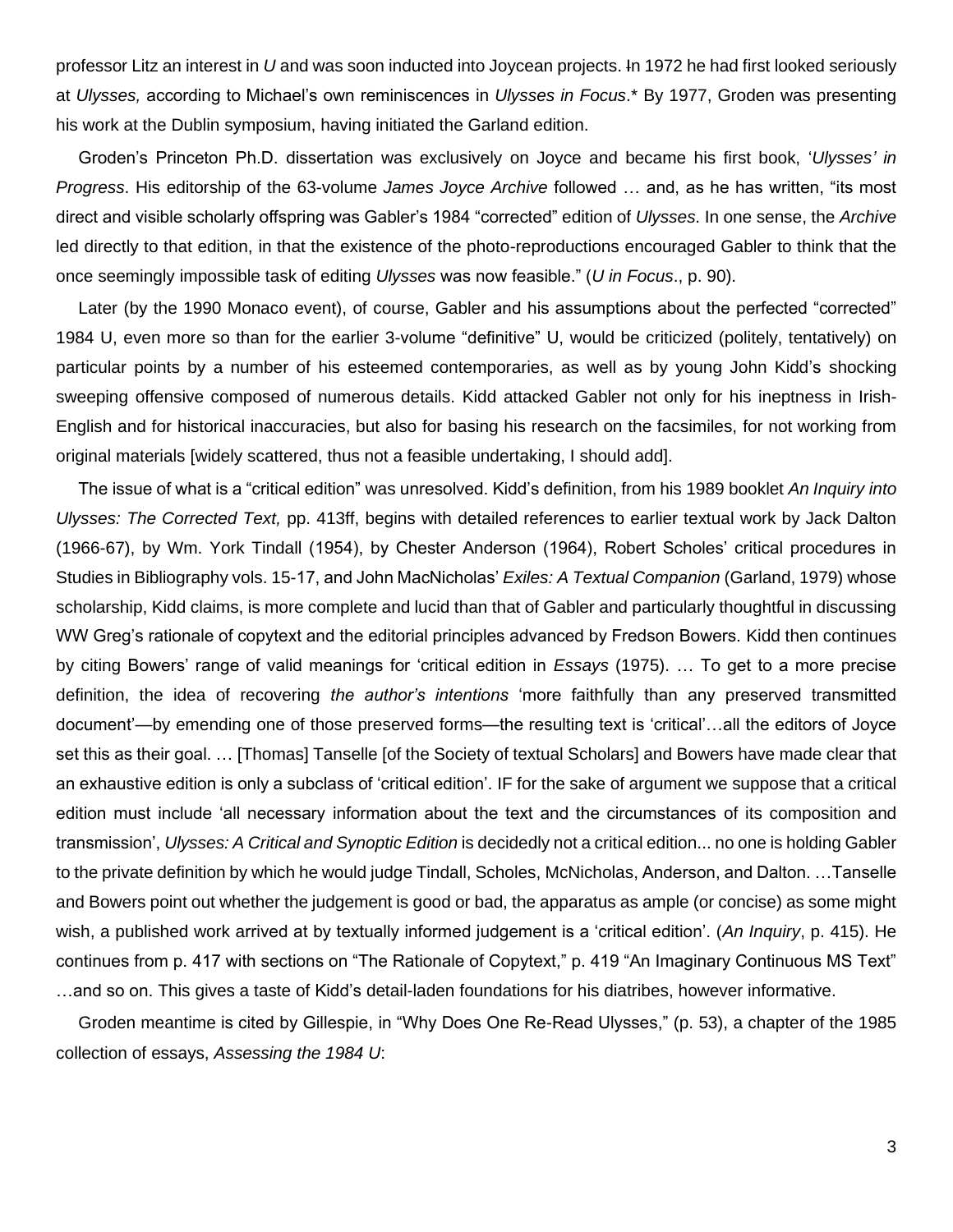"In general bibliographers use this term [critical edition] to identify a volume in which the editor has drawn upon his analytical skills to constitute a version of the text conforming as closely as possible to the final intentions of the author. [Leaving aside the pitfalls of the Intentional Fallacy!]. …such decisions remain subjective…consequently such conclusions must stand…open to debate. Michael Groden, in an analysis of the structure of the Garland edition (in 3 volumes), presents a cogent and insightful overview of the text, but he makes statements regarding the nature of a critical edition that I believe place expectations upon the work that it was never intended to meet.

Groden describes the nature of the text…:

'*Ulysses: A Critical and Synoptic Edition* is not a corrected edition, one whose editor looks for places where the printed text is inaccurate and corrects them...This new text corrects them only indirectly; by producing a 'critical edition' -- the new edition reveals that the first edition departs from Joyce's text about five thousand ties, but not always in the same places." (p. 53) [Gillespie goes on here to query assumptions about an inferred 'eyeskip' to explain the lack of textual evidence for a loss of words between the Rosenbach Ms and a typescript…the (in)famous "love" as word known to all men. (p. 54)

Gillespie winds up his chapter stating that "The final test of any version of U, then, lies in its ability to offer a rendition of Joyce's compositional material in a manner which seems to follow the final form that he envisioned…while avoiding a prescriptive tone which leaves readers no room to exploit the ambiguities inherent in Joyce's work." (p. 55). [Thus antithetical to what Danis Rose would produce in his *A Reader's U*…scoured clean of any and all ambiguities. And, on another note, very different from an attempt to second-guess authorial intentions that seem inherent in the European approach that may change the evidence to fit the theory.]

## Lost In Translation?

Groden was briefly interviewed by Bruce Arnold in his film *The Scandal of "Ulysses"* in Monaco at that 1990 Joyce Symposium, a thrilling time (but not an event Kidd attended), as it was taken up mainly with the reverberations from the Gabler-Kidd debacle [in addition to the ever-indignant grandson Stephen James Joyce's verbal attack on the 1988 *Nora* biography by journalist Brenda Maddox.] Groden's mild response on the film was that it seemed that Gabler and Kidd were apparently working from different understandings of working methods. Groden subsequently claimed that he had always had faith in Gabler despite the theoretical differences between his and Gabler's approach (and between Gabler and Kidd's). The following gathering, at Miami, furnished an opportunity for Gabler and Kidd to verbally joust in person.

It was unclear to many just what that difference was between the European and the American. Even terms such as "Copy Text" had different applications; if we look at Gabler's earliest sources (e.g., typescripts made for Joyce by hired amanuenses typing from his own difficult to read handwriting) Gabler's "corrections" were compromised at times by the German scholar's misreading of Joyce's handwriting, by a lack of knowledge of Anglo-Irish terms (e.g., using "doner" instead of "goner"), and of Irish real life personalities such as the cyclist Harry Thrift presented as "Shrift," we can see that the thorough John Kidd had some legitimate issues, as he articulated while still in Boston to Bruce Arnold who sympathetically interviews in the film mentioned.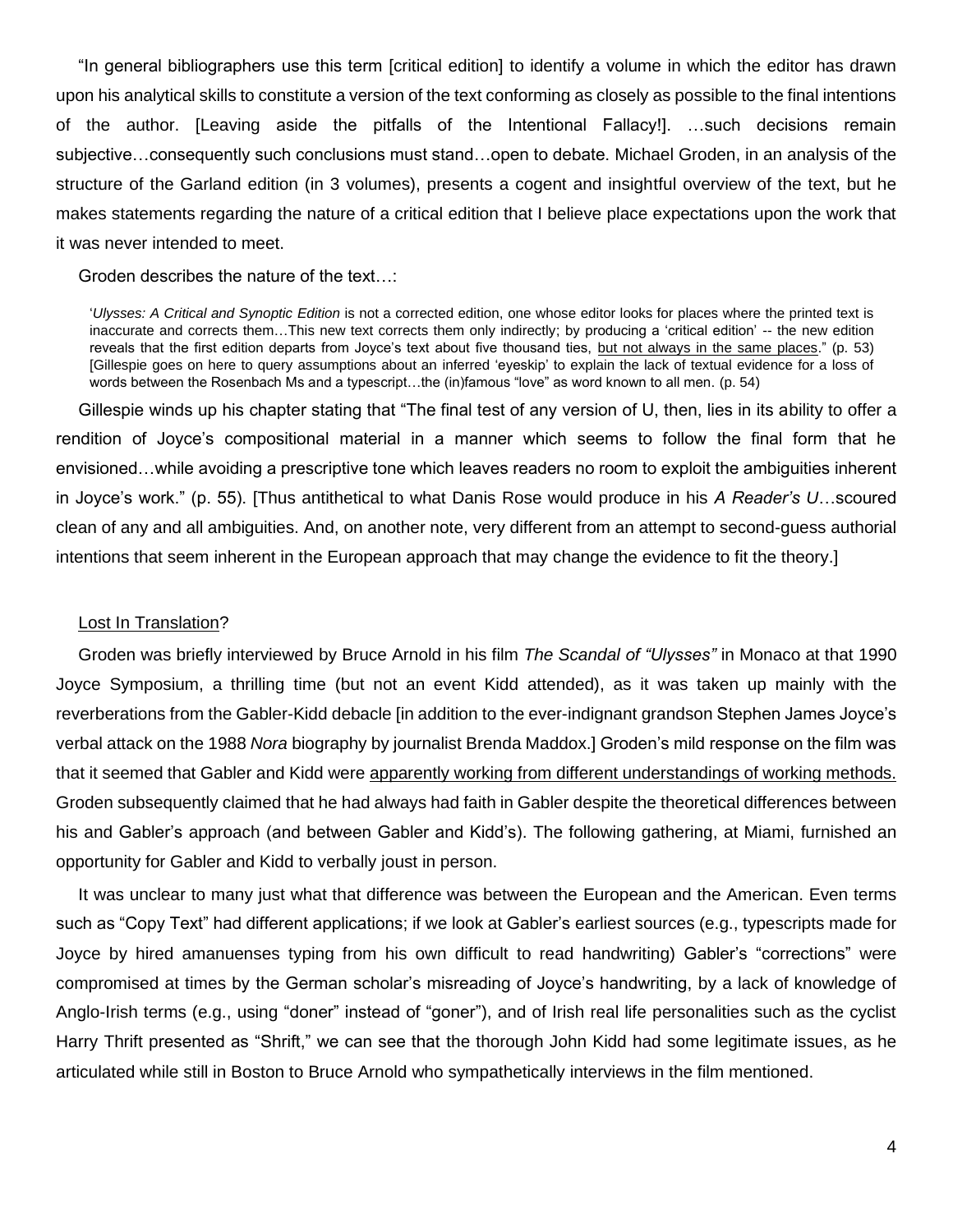Michael's mild (at that time) comment in the 1990 Monaco film is supported in Donald Phillip Verene's brief chapter, "The 1922 and the 1984 Editions: Some Philosophical Considerations" at the end of the book of essays from the Monaco symposium, *Assessing the 1984 Ulysses*, edited by (the effervescent) C. George Sandalescu and (diplomatic member of the board of the Joyce Estate) Clive Hart (Published by Colin Smythe, 1986, as Princess Grace Irish Library: 1). "…this controversy is not (only) about what should or should not be corrected; it is a clash between two textual mentalities, perhaps even two senses of knowing." (p. 214). If Verene, the philosophy professor from Emerson, is thinking of Bergson's "two ways of coming to know," then we recall that one is the intuitive in his "Introduction to Metaphysics." Was Gabler practicing a type of imaginative presumption or intuiting of what JJ *may have* intended? Was he thus committing the logical fallacy, that of Begging the Question in its true sense of basing an argument and its conclusion on an unsupported major premise? [I see this committed too often, as in Lerme-Hayes, Schloss…]. Did he set out, not to perfect what Joyce intended but what Joyce *should have* intended? 1950s-brand American New Critics with their warnings about The Intentional Fallacy (Wimsatt, Beardsley, et al) would probably not have affected the German universities at Munich and elsewhere in Europe, even though imports into America such as French structuralism, varieties of reader response (or *Rezeptionstheorie)* à la Wolfgang Iser, *et alia*, and genetic theory were arriving and festering, or being fostered, here from the early 1970s.

Groden has written about the divergence in theoretical practices in various places, including *Genetic Criticism: Texts and Avant-textes* (2004) co-edited with Jed Depman & Daniel Ferrer, and in his 2010 book, *Ulysses in Focus: Genetic, Textual, and Personal Views,* in which he observed:

"The Archive appeared just as European-based theory began to dominate North American English departments, and a *general shift away from precise text-based studies took hold. The series remained relatively unused and undiscussed until Gabler's edition of Ulysses appeared in 1984.*"

Indeed, what was it their textual scholarship "wanted"? And how did Groden, who had worked with Gabler, relate to the debacle between the German Professor Hans Walter Gabler and the young American scholar John Kidd ? Each had raised funds for his projects; each in his own way was self promoting; one was mature (having already begun German university-funded projects with Wolfhard Steppe on *Dubliners* and *A Portrait* as was made evident at the Dublin Symposium in 1973) and by the 1990 filmed interview in Monaco seemed dense to obfuscating, while the other, an American adolescent, was rude, yet clear to the point of an over abundance of detail for argument's sake. And, on the strength of his 1988 "Scandal of Ulysses" splash on the front page of *NYRB*, Kidd was able to raise funds (\$300,000?) to set up his James Joyce Research Center which enabled Kidd produce his 174-page booklet, *An Inquiry into Ulysses: The Corrected Text* the following year, of which were printed 400 numbered copies including an errata list and given out to various scholars.

(Indeed, Groden observed that one could not have a life if all Kidd's issues were to be responded to.)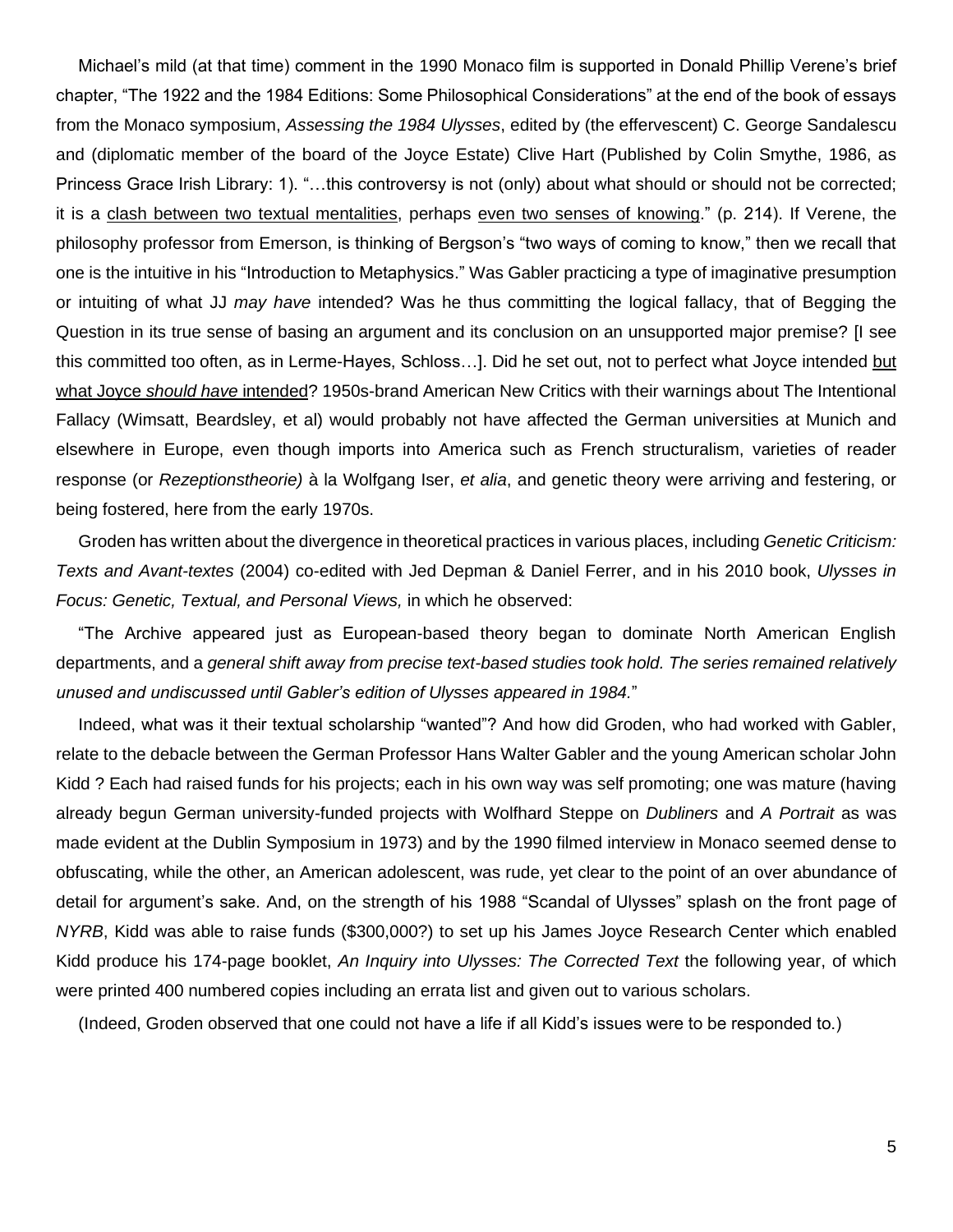Certainly Gabler's accomplishment has been reviewed and critiqued more than Kidd's, in part due to Kidd's own off-putting behavior; yet when the scandalizing was beginning, before the 1988 NYRB article, a brief editorial by Robert G. Lowery appeared in *Irish Literary Supplement* (Fall 1985). Bob Lowery's "Piracy in the Joycean Ranks" succinctly…gave readers a sense of the appearance chronologically as well as the efforts and funds invested in what emerged –as the Garland "definite" edition (not Gabler's but Garland's term for the press). This while Kidd would be represented on 2 pages of *ILS* (Fall 1985) with "Gaelic in the New 'Ulysses'," (a suggested title at the bottom of Lowery's editorial page reads "Gabler Garbled Gaelic") and "The Genetic Joyce: A Retrospective Review" *(ILS* Fall 1987, p. 11), and before "Proof Fever: dissent against the 1984 *Ulysses*, Kidd's review of the Sandalescu & Hart edition, *Assessing the 1984 'Ulysses'* published in James Joyce Broadsheet (No. 25, Feb. 1988), right before the "Scandal of *Ulysses*" that Kidd would publish prominently in the June 1988 *NYRB* synchronously with the Symposium causing an upheaval among Joyceans world wide.

The kerfuffle is documented in Bruce Arnold's films, "Images of Joyce," and especially "The Scandal of Ulysses," (1990) in Monaco, in which he interviews a number of more opinionated scholars, many of whom were put off by Kidd's bad boy behavior yet not wholly convinced of the validity of the theoretical methods or certain results of the "corrected text" even though Gabler was a long time friend and colleague: they included Gus Martin, David Norris, Murray Beja, Hugh Kenner, Charles Rossman, Fritz Senn, Carol Schloss -- and Richard Ellmann who seemed to pull back from his earlier positive Preface to the Corrected Text). Later issues, including a truncated committee set up by Random House to be overseen by Tanselle, of the Society of Textual Scholars (after a New York City meeting and confrontation again between Kidd on the defensive Gabler), left some in utter confusion; the planned Norton edition of a Kidd counter-text never left the ground and on the head of that cost Michael Groden contracts for two books he had proposed…but finally, after the disappearance of Kidd, culminated in a happy reunion.

One of my last and certainly most memorable meetings with Michael Groden was in Dublin in the dining room of the Merrion Hotel, Merrion Square, during the Joyce Symposium of 2014. Jesse Myers was staying at the Hotel, and he invited me, Fritz Senn, and Michael and his wife Molly Peacock\* to a sumptuous meal and leisurely conversation about the prospects of future Joyce studies. At the end of the evening Jesse took us out through the lobby to see the Hotel's art collection that includes Rowan Gillespie's painting of Joyce's statue with the text of *Ulysses* embedded in the paving stones around it.

That Groden could have accomplished so much in his 40-year involvements with the novel, working alone although at times overseeing Gabler's collaborations with Danis Rose, Claus Melchior, and Wolfhard Steppe, is testimony to his prudent and pleasant personality combined with diligence and detailed work that he sustained while suffering treatments for a debilitating melanoma. No doubt his interrupted work on the unpublished letters of Joyce would yield valuable information about the intentionality of the author, for which we must now wait a little longer.